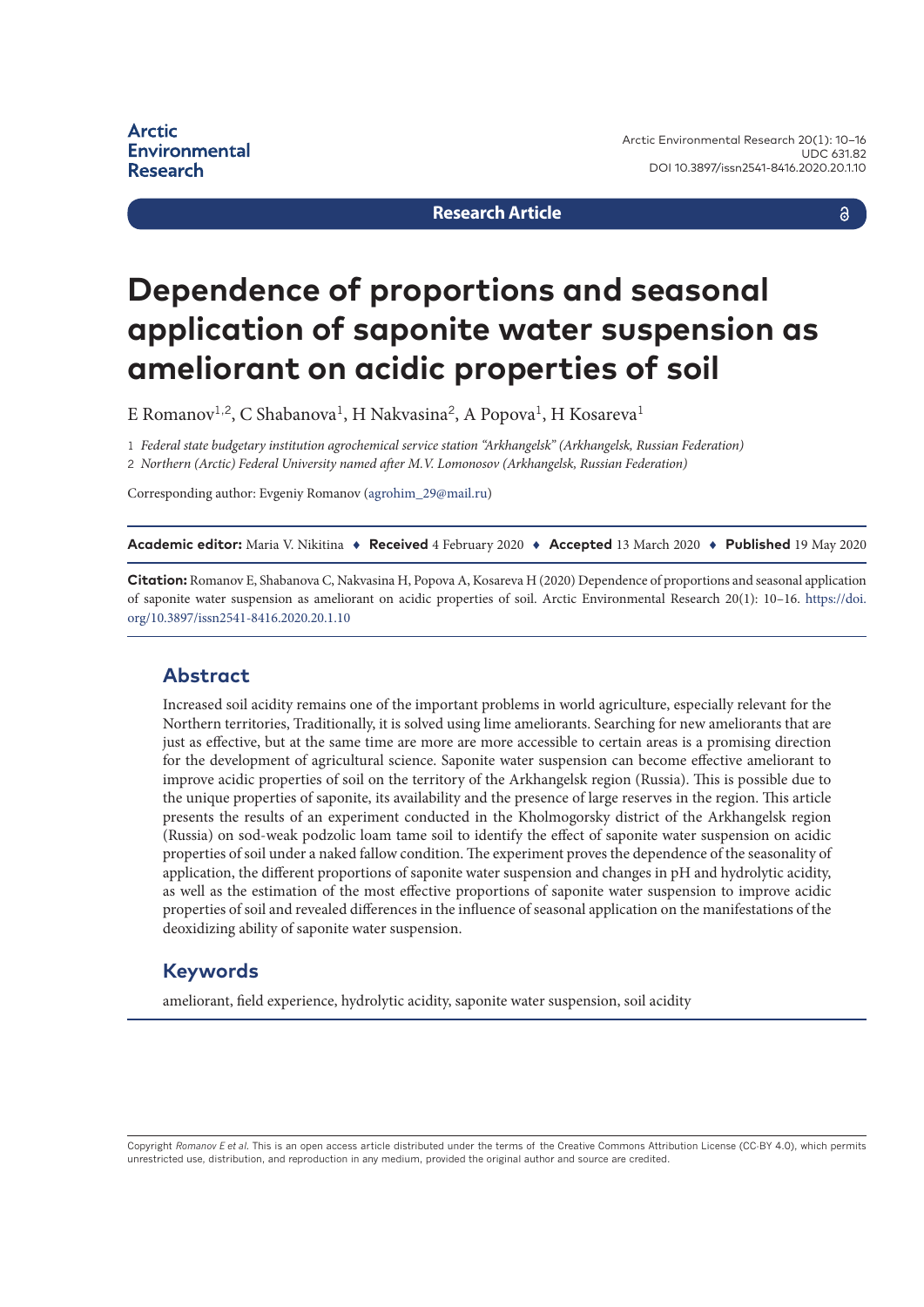## **Introduction**

Today, one of the world's problems in soil fertility is soil acidification (Montanarella et al. 2015). Reducing soil acidity is especially important for agricultural land, because increased soil acidity contributes to a decrease in crop yield (Trubnikov 2011). The major method of reducing soil acidity is liming (Potatueva and Ignatov 2011, Maltsev et al. 2011). But, in addition to lime, other agrochemicals containing calcium carbonate can be applied. For example, agriculture organizations can use various clay minerals to increase soil fertility (Korolev 2007, Kozlov et al. 2017, 2019, Tsykalov and Bobreshov 2013), such as saponite (Bosak and Sachivko 2016, Bosak et al. 2016a, b, Streltsova et al. 2016, 2017).

Saponite is a clay mineral, a layered silicate from the montmorillonite group. In the North of Russia saponite is a by-product of diamond mining at the Lomonosov Deposit, which is located in the Arkhangelsk region. It is reported that the annual production of this Deposit is more than 3 million tons of rock, which contain about 90 % saponite and is distributed evenly not changing in percentage with cover thickness (Shpileva 2008). This overstock of saponite demands looking for its application in various spheres of human activity, including agriculture.

A unique feature of the technological process of diamond mining in the Lomonosov deposit is the dilution of saponite with water, turning it into water suspension.

The high moisture-absorbing and water-retaining capacity of this mineral (Tarasevich et al. 2011) is explained by the structure and size of its particles (Korshunov and Nevzorov 2007, 2009). This feature as well as the ability of saponite to absorb H+ ions can reduce the acidity of soil waters and even neutralize them (Telminov et al. 2011, Nakvasina et al. 2015, Gusakov 2016). These findings suggest the use of saponite water suspension as ameliorant.

It has to be noted, however, that the yield of crop depends not only on the proportions of ameliorant but on its seasonal application. Therefore, the aim of this article is to analyze the effect of proportions and seasonal application of saponite water suspension on the acidic properties of soil.

First, we provide methods for collecting data on the deoxidizing properties of saponite water suspension during spring and autumn application. Secondly, we analyze the collected data characterizing the acidic properties of soil, namely pH and hydrolytic acidity of the soil. Finally, we propose the optimal proportions and season of application of saponite water suspension.

### **Materials and methods**

The field experiment was carried out at the production site "AGROFIRM "KHOLMOGORSKAYA" (Kholmogorsky district, Arkhangelsk region, Russia). The geographical coordinates of the site are 64°11'41"N, 41°37'38"E. The total area of the site is 7.1 hectares.

The experiment was carried out by a randomized two-row method, the location of plots in 4-fold repetition. Thus, the total number of plots was 36. Each plot had a size a total area of 18 m2. The distance between the plots was 0.5 m.

To minimize the possible impact of plants on soil acidity the experiment was held on a naked fallow, that is, without planting crops and with the use of all necessary agrotechnical measures for killing of weeds.

The duration of the field experiment was 16 months, from May, 2018 to August, 2019. The soil of the experimental site was scryptopodzol illuvial-ferruginous sandy loam. According to the agrochemical survey conducted by the Federal state budgetary institution station agrochemical service "Arkhangelsk" in 2016 the site had a medium acid reaction of the soil environment, had a very high degree labile phosphorus, an average-mobile potassium, an average degree of humus.

The water suspension of saponite used contained 78% water. In this regard, it was necessary to recalculate the of water suspension per the content of dry saponite.

Scheme of the experiment consisted of 9 combinations: 1 option-control (nil treatment); 2, 3, 4 and 5 options with the introduction of saponite water suspension in May, 2018 at the rate of 27 liters/plot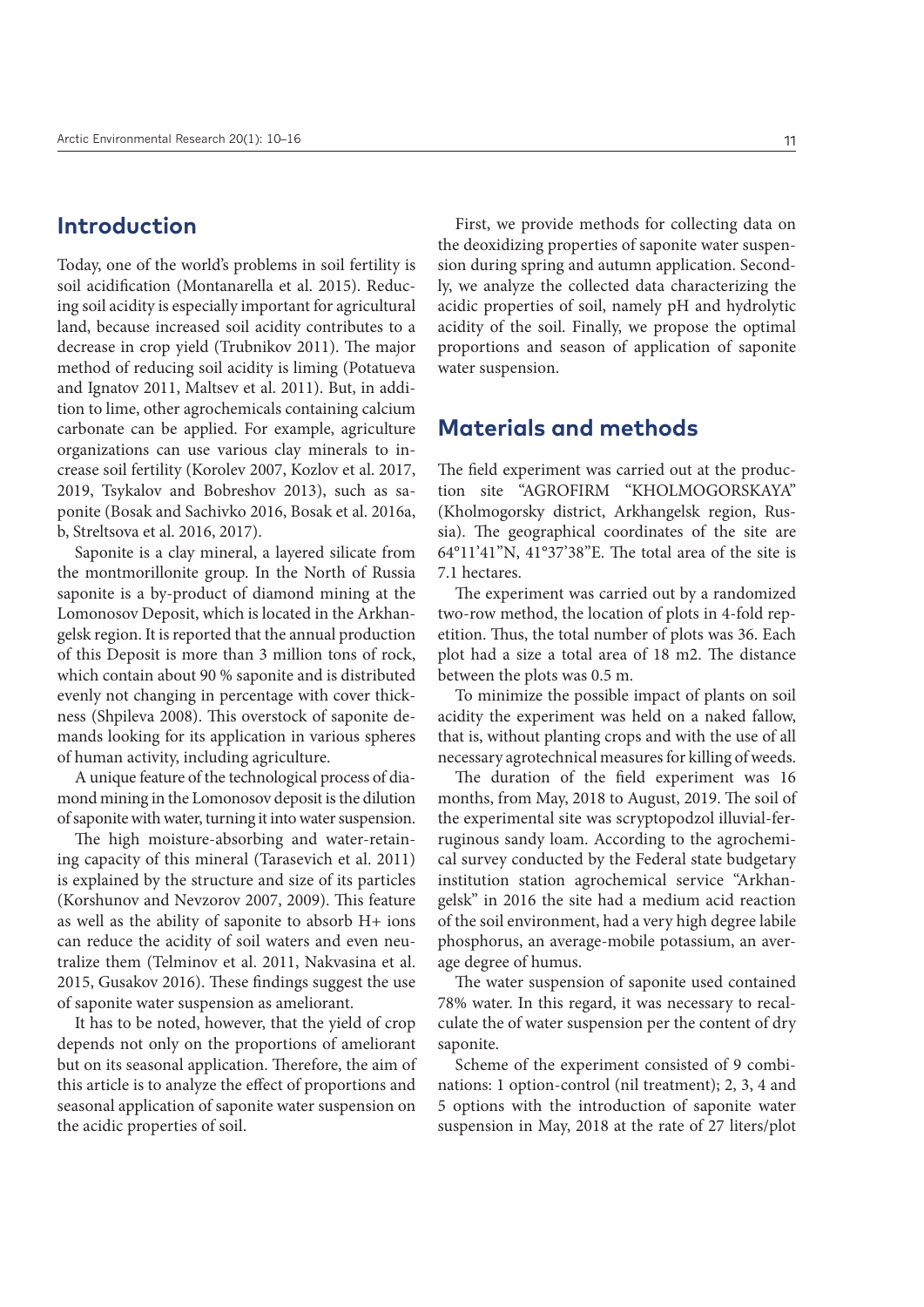(3.6 t / ha), of 48 liters/plot (7.3 t / ha), of 61 liters/ plot (9.7 t / ha), and of 82 liters/plot (12 t / ha), respectively. 6, 7, 8 and 9 options present introduction of saponite water suspension in September, 2018 in the same proportions.

The field experiment consisted of 4 stages. The first stage was produced (from May to September, 2018) included preparation of naked fallow, division of the site into plots, soil sampling, introduction of saponite water suspension according to the scheme of the experiment and application of the agrotechnical measures. The second stage (September, 2018) included restoration of boundaries of the experimental plots, soil sampling, introduction of saponite water suspension according to the scheme of the experiment and applications of necessary agrotechnical measures. The third and fourth stages were performed to assess the aftereffect of saponite water suspension on the acidic properties of the soil. They were held from May to July, 2019 and in August, 2019 respectively. They included the restoration of the boundaries of the experimental plots, soil sampling and carrying out the necessary agrotechnical measures.

Chemical analysis of soil samples was carried out on the basis of the accredited testing laboratory of Federal state budgetary institution station of agrochemical service "Arkhangelsk". Determination of pH in the soil was carried out according to GOST

26483-85 (Valid from 01.07.1986). Hydrolytic acidity was determined according to GOST 26212-91 (Valid from 01.07.1993).

# **Results**

The dynamics of changes in the average acidity index during the introduction of saponite water suspension in May, 2018 is presented in the graph (Figure 1).

The option-control (nil treatment) has demonstrated a continual gradual decrease in the average values of soil acidity by 0.25 pH for the entire period of observation. All other options (2, 3, 4 and 5) have demonstrated an increase in pH for September, 2018 and decrease for May, 2019 and another increase for August, 2019.

The selection of the period of soil sampling have proved to be statistically significant for soil acidity index as P-value  $0.007 < \alpha$  0.05. The different proportions of saponite water suspension has not proved statistically important for soil acidity index as P-value  $0.88 > \alpha$  0.05. At the same time there is no mutual influence of saponite proportions and the frequency of soil sampling on soil acidity index as P-value  $0.99 > \alpha 0.05$ .

Data on the change in the average value of hydrolytic acidity on the plots with the introduction of sa-



**Fig. 1.** Dynamics of changes in the average values of soil acidic (May, 2018)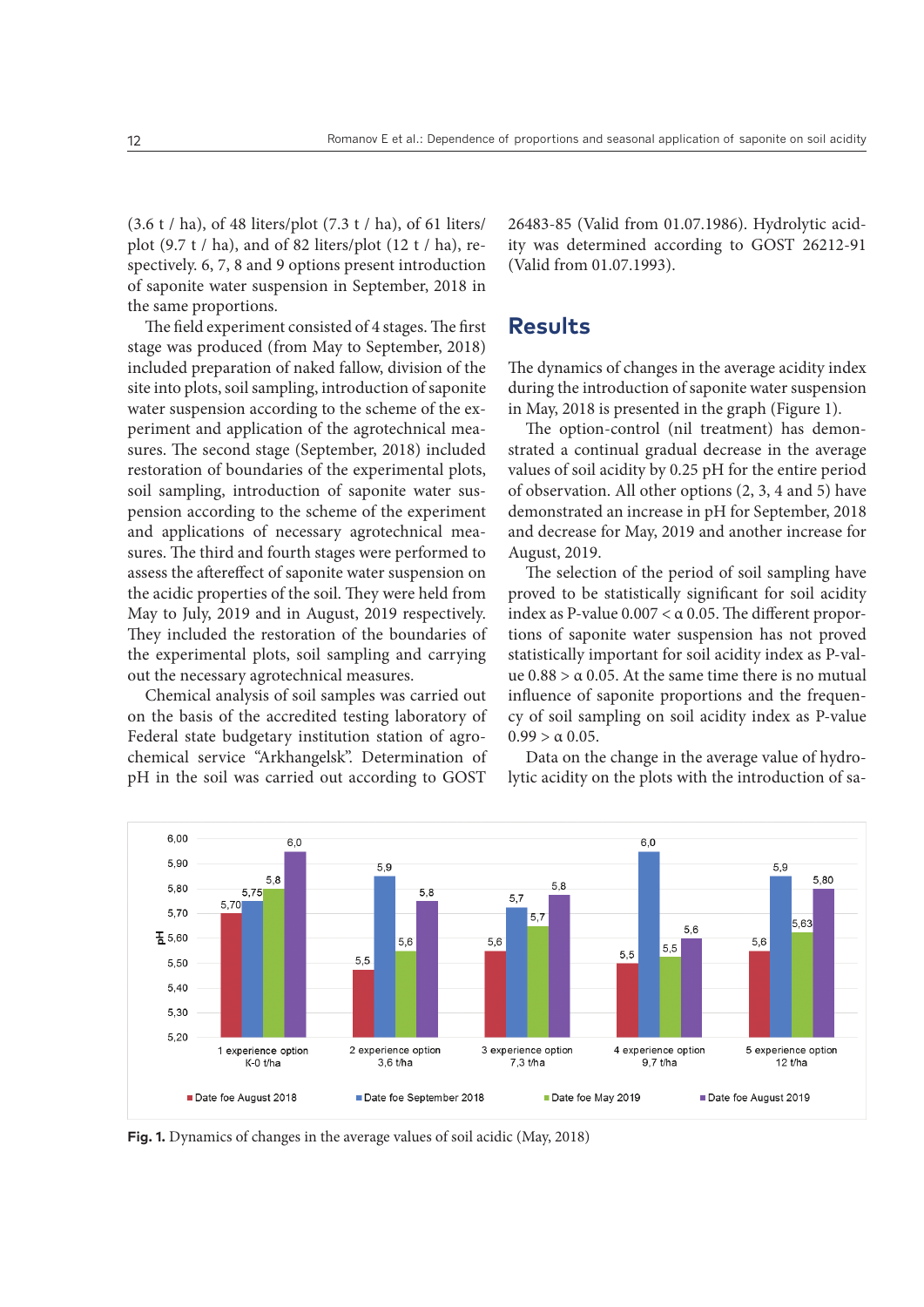ponite water suspension in May, 2018 are shown in the graph (Figure 2).

The option-control (nil treatment) has demonstrated a continual gradual decrease in the average values of hydrolytic acidity 0.8 mmol/100 g for the entire period of observation. All other options (2, 3, 4 and 5) have demonstrated a decrease in hydrolytic acidity for September, 2018 and increase in May, 2019 and another decrease for August, 2019.

Statistically significant has proved the influence of soil sampling periods for hydrolytic acidity index as

P-value  $0.007 < \alpha$  0.05. The different proportions of saponite water suspension have not proved statistically important for hydrolytic acidity index as P-value  $0.98 > \alpha$  0.05. Mutual influence of saponite proportions and frequency of soil sampling have proved statistically insignificant as P-value  $0.90 > \alpha$  0.05.

The dynamics of changes in the average acidity index during the introduction of saponite water suspension in September, 2018 is presented in the graph (Figure 3).

The option-control (nil treatment) and 9 option have demonstrated a continual gradual decrease in



**Fig. 2.** Dynamics of change of average values of hydrolytic acidity (May, 2018)



**Fig. 3.** Dynamics of changes in the average values of soil acidic (September, 2018)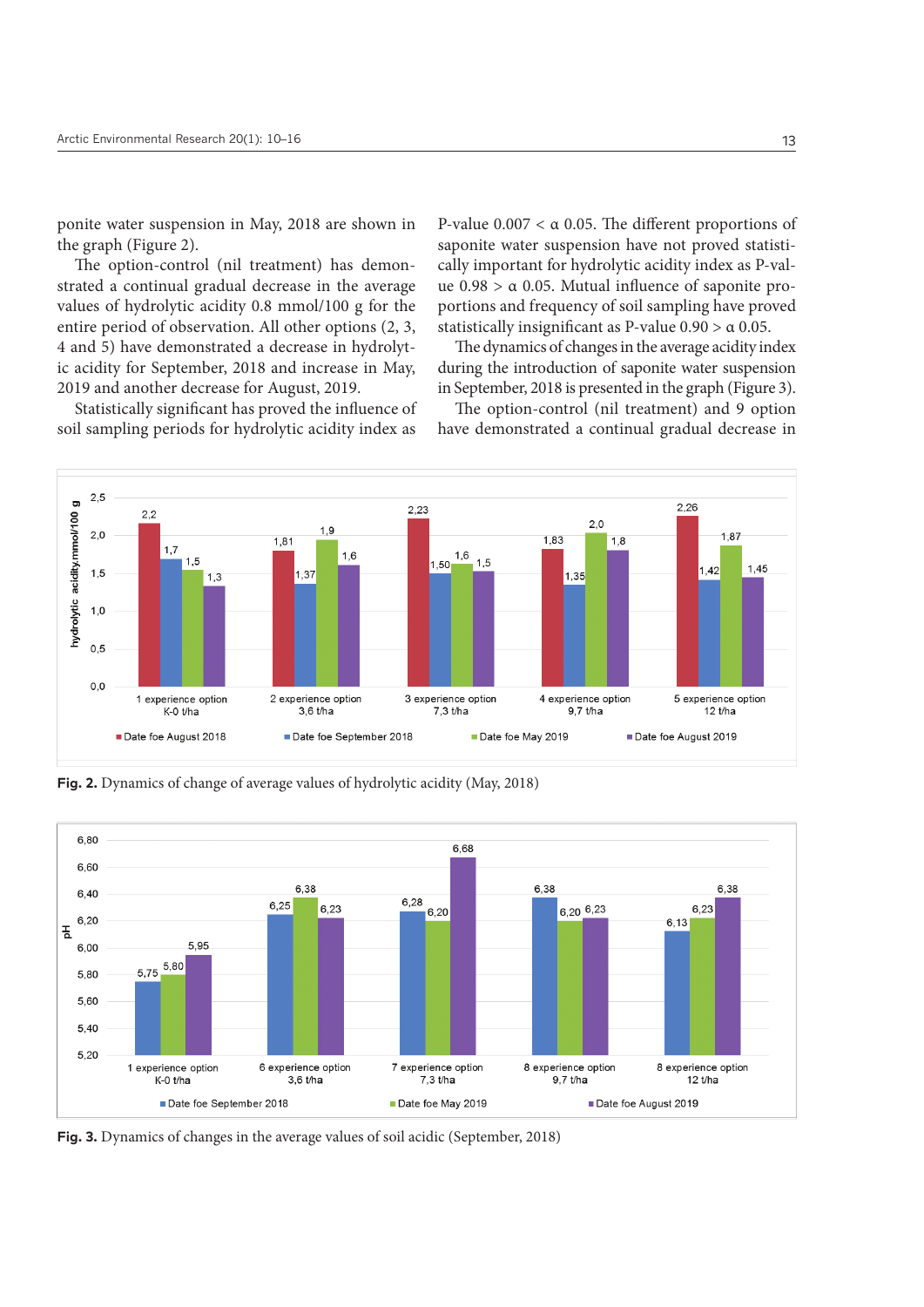the average values of soil acidity index by 0.20 pH and by 0.25 pH for the entire period of observation. Fluctuations in the acidity index in 6 and 8 options do not exceed  $\pm$  0.2 pH. The greatest decrease in soil acidity was demonstrated by option 7 by 0.4 pH.

The different proportions of saponite water suspension have proved to be statistically significant for soil acidity index as P-value  $0.002 < \alpha$  0.05. The selection of the period of soil sampling has not proved statistically important for soil acidity index as P-value  $0.60 > \alpha$  0.05. No mutual influence of saponite proportions and the frequency of soil sampling on soil acidity index was registered as P-value  $0.77 > \alpha$  0.05.

Data on the change in the average value of hydrolytic acidity on the plots with the introduction of saponite water suspension in September, 2018 are shown in the graph (Figure 4).

The option-control (nil treatment) has demonstrated a continual gradual decrease in the average values of hydrolytic acidity 0.36 mmol/100 g for the entire period of observation. At the same time, the 7 option recorded a decrease in hydrolytic acidity by 0.39 mmol / 100 g during the observation period. In the remaining options of the experiment, the hydrolytic acidity index either remained virtually unchanged (9 option by 0.04 mmol / 100 g.), or increased (6 option by 0.37 mmol/100 g., 8 option by 0.23 mmol/100 g.).

Statistically significant has proved the influence of different proportions of saponite water suspension soil for hydrolytic acidity index as P-value 0.0003 < α 0.05. The sampling periods have not proved statistically important for hydrolytic acidity index as P-value  $0.54 > \alpha$  0.05. Mutual influence of saponite proportions and frequency of soil sampling has proved statistically insignificant as P-value  $0.78 > \alpha$  0.05.

#### **Discussion**

Changes in soil acidity and hydrolytic acidity in the option-control (nil treatment) demonstrate natural fluctuations, against which the influence of different proportions of saponite water suspension is determined. Introduced in May, 2018, saponite water suspension over the summer contributed to a significant decrease in the concentration of  $H^+$  ions, which is proved by an increase in pH and a decrease in hydrolytic acidity. Similar results were obtained by other authors (Kozlov et al. 2019, Nakvasina et al. 2015). The effect can be exploited by the sorption capacity of saponite particles. Further decrease in acidity and increase in hydrolytic acidity in May, 2019 is probably due to the release of hydrogen ions due to the influence of meltwater. Then in August, 2019 to decrease



**Fig. 4.** Dynamics of change of average values of hydrolytic acidity (September, 2018)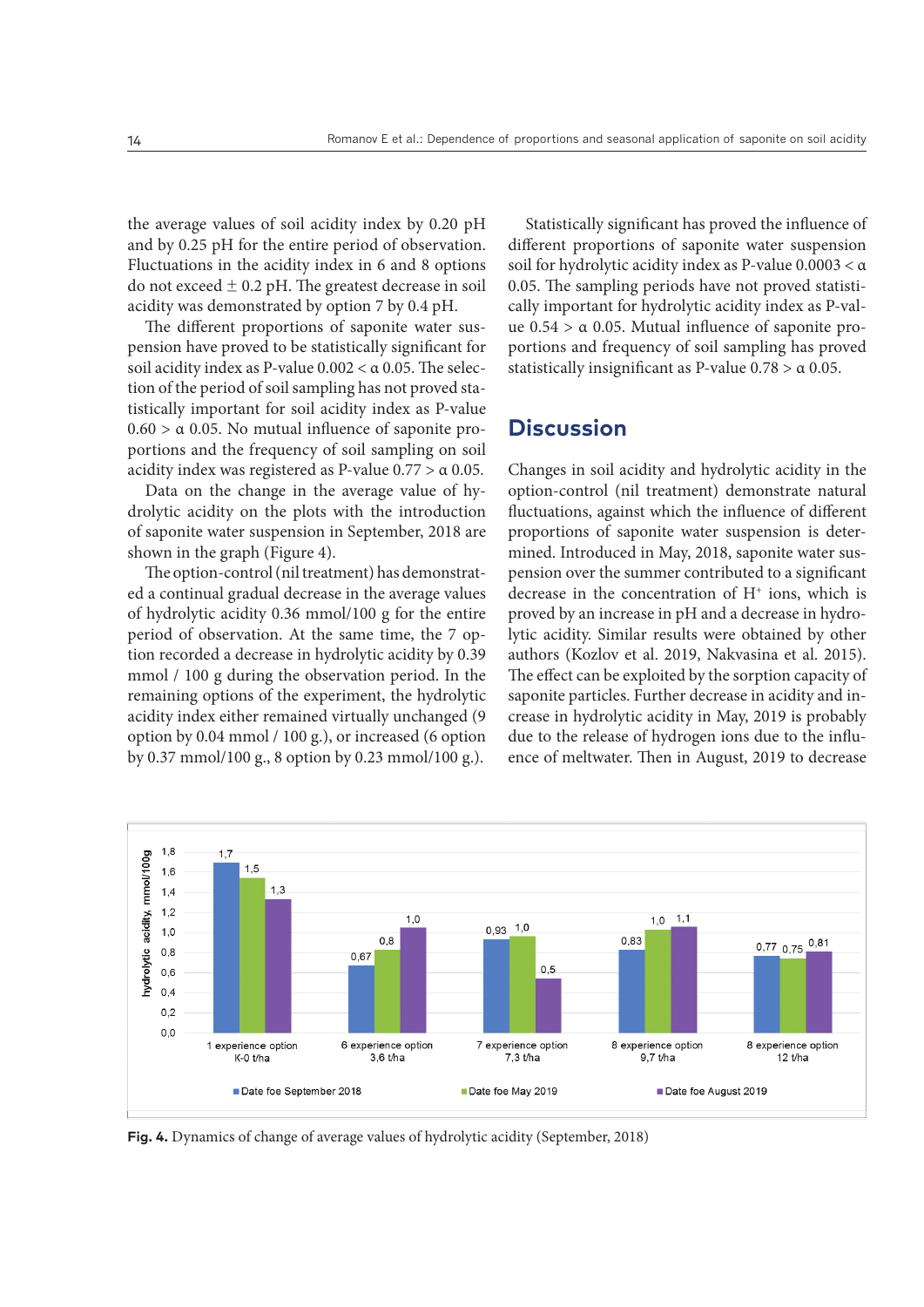hydrogen ion which might be caused by hydrogen ion sorption, but to a lesser extent.

The introduction of saponite water suspension in September, 2018 was carried out on plots with a neutral pH, and therefore minor fluctuations in the concentrations of hydrogen ions were observed in comparison with May, 2018. The effect of "leveling" indicators is noticeable when the proportions containing bigger amount of dry saponite were introduced.

It should be noted that during the experiment we were limited to one site with a specific type of soil with different initial acidity. In addition, the size of the allocated area did not allow increasing the area of plots and the number of proportions options and seasonally of application. To expand the spectrum of research of deoxidizing properties of saponite water suspension requires several experiments on sites with different localization and soil conditions. It is recommended to choose a site with initially aligned background

More extensive studies may provide further evidence of the reclamation properties of saponite water suspension as deoxidized capable in certain regions to replace lime.

## **References**

- GOST 26212-91 (1993) Soils. Determination of hydrolytic acidity by Kappen method modified by CINAO. Developed and introduced the all-Union production scientific Association "Souzselkhozkhimiya". [Valid from 01.07.1993]
- GOST 26483-85 (1986) Soils. Preparation of salt extract and determination of its рН by CINAO method. Developed by the Ministry of agriculture of the USSR. Approved and put into effect by the resolution of the state Committee of the USSR on standards of March 26 1985 N 820. [Valid from 01.07.1986]
- Gusakov VG (2016) Problems of Rational use of Natural Resources and Sustainable Development. International scientific conference. Belorusskaya navuk (14–1-7), Minsk, 618 pp.
- Korolev AA (2007) Changes in the Agromeliorative State of Leached Chernozem Under the Influence of Zeolite-Containing Rock, Defecate and Organic Fertilizers in the Forest-Steppe Volga Region. Thesis, Penza, 164 pp.
- Korshunov AA, Nevzorov AL (2007) Investigation of the swelling of tail deposits formed during the enrichment of

## **Conclusion**

Our research showed that the use of saponite water suspension affects the pH and hydrolytic acidity of the soil with a single application, regardless of the seasonality of application. At the same time, spring application can be considered more productively in terms of the speed of achieving the deoxidizing effect, and autumn application has a more "leveling" character. Since this experiment tested the effect of different proportions of saponite water suspension, it can be recommended to make the one that showed the best results, namely the proportion of 7.3 t / ha. At this dose, maximum values were achieved, both in the spring and autumn introduction of saponite water suspension.

#### **Acknowledgements**

We would like to thank Elena Valeryevna Tryapitsyn for her help in translating this article.

kimberlite ores of the diamond Deposit. M. V. Lomonosov. Journal Of The West. Arhang. state tech. UN-TA. Ser. "Applied Geoecology". Arkhangelsk: Publishing house of AGTU  $(70)$  $\cdot$  130–134.

- Korshunov AA, Nevzorov AL (2009) Prospects and directions of waste disposal of kimberlite ore enrichment at the Deposit. M. V. Lomonosov. Journal of regional ecology Problems (2): 213–216.
- Kozlov AV, Kulikova AH, Koposova NN (2017) Influence of diatomite, zeolite and bentonite clay on indicators of physical and chemical condition of cespitose-podsolic soil. Journal of Izvestia. Samara scientific center of the Russian Academy of Sciences, vol. 19(2–2): 275–280.
- Kozlov AV, Kulikova AH, Uromova IP (2019) Physical and chemical properties of bentonite and its influence on acid and alkaline indicators and fertility of sod-podsolic sandy loamy soil (Retisols), Dokuchaev Soil Bulletin (96): 86–112. [https://](https://doi.org/10.19047/0136-1694-2019-96-86-112) [doi.org/10.19047/0136-1694-2019-96-86-112](https://doi.org/10.19047/0136-1694-2019-96-86-112)